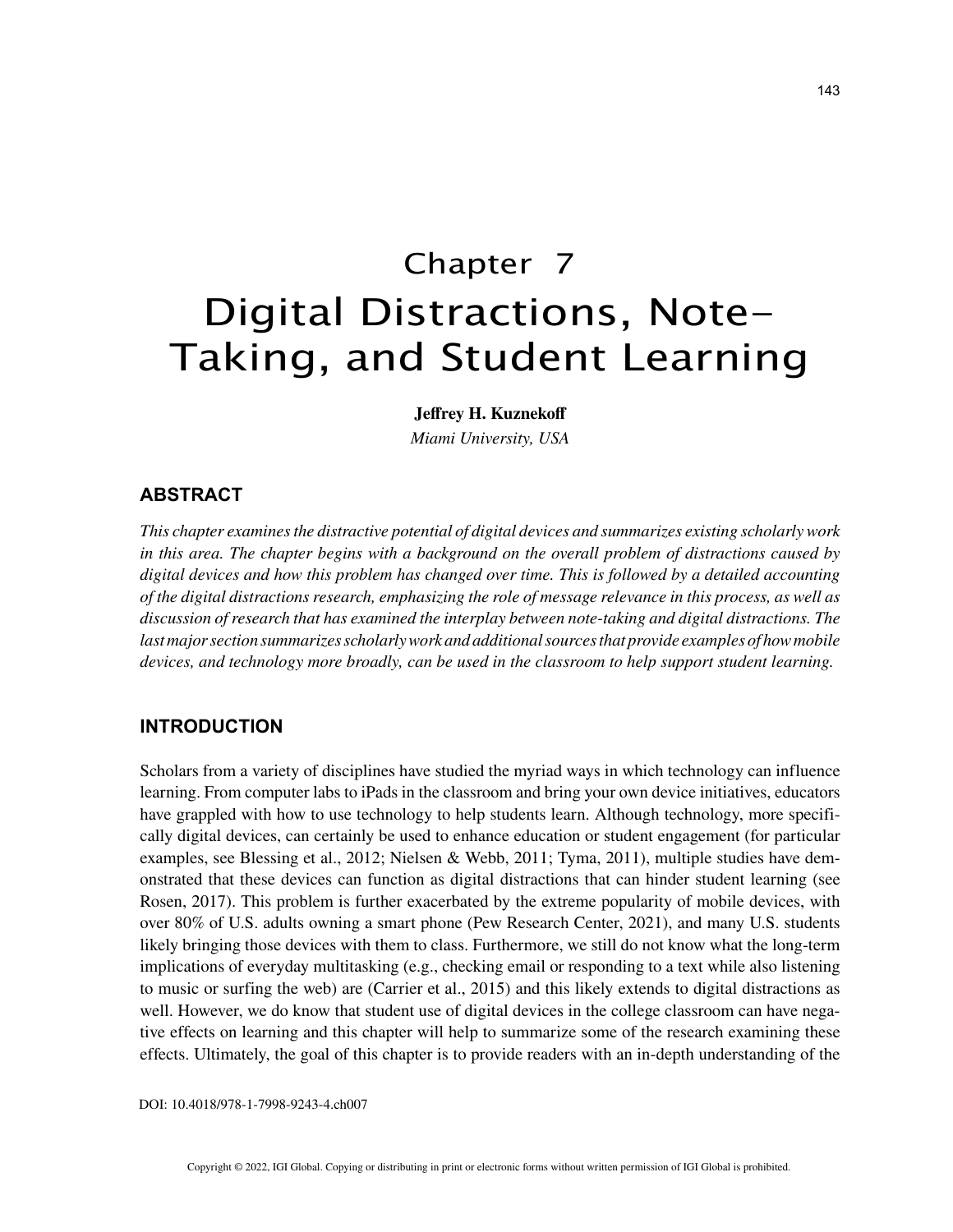impact that digital distractions have on student notes (quantity and quality) and student learning, while also discussing productive ways of using technology to support learning. This focus will allow readers to more fully understand the potential consequences of digital distractions in the classroom and to understand the current literature examining this important issue. In particular, the following topical areas will be emphasized in the sections that follow:

- Distractions in the Classroom
- Distractions and Note-Taking
- Moving From Distraction to Engagement

# **BACKGROUND**

The distraction caused by digital devices in the college classroom is the combination of an old and a new problem. Students have always had something that could serve as a potential distraction from class content. Even something as simple as a lawn mower outside, people loudly talking near a classroom door, or perhaps another student in class, all can serve as a distraction, not to mention internal distractions from one's own thoughts, feelings, or physical state. Juxtaposed against this old problem is the relatively new occurrence of students bringing and using mobile devices in the classroom. Although it might be hard to imagine a time in which we did not constantly have our mobile devices with us, the distractions caused by mobile devices in the learning environment only really became a problem after the turn of the century. In 2000, roughly 53% of American adults owned a mobile phone and, a decade later in 2011, smartphone ownership was only at 35% (Pew Research Center, 2015). Even though mobile phones were readily available in the 1990s, it wasn't until 10–15 years later that a large majority of the U.S. adult population owned one and it wasn't until the mid-2010s that smartphone ownership had hit the same levels (see Figure 1).

*Figure 1. U.S. adult mobile phone ownership (2002-2021)*



*Source: "Mobile Fact Sheet." Pew Research Center, Washington, D.C. (April 7, 2021) https://www.pewresearch.org/internet/ fact-sheet/mobile/#mobile-phone-ownership-over-time. Copyright 2021 Pew Research Center.*